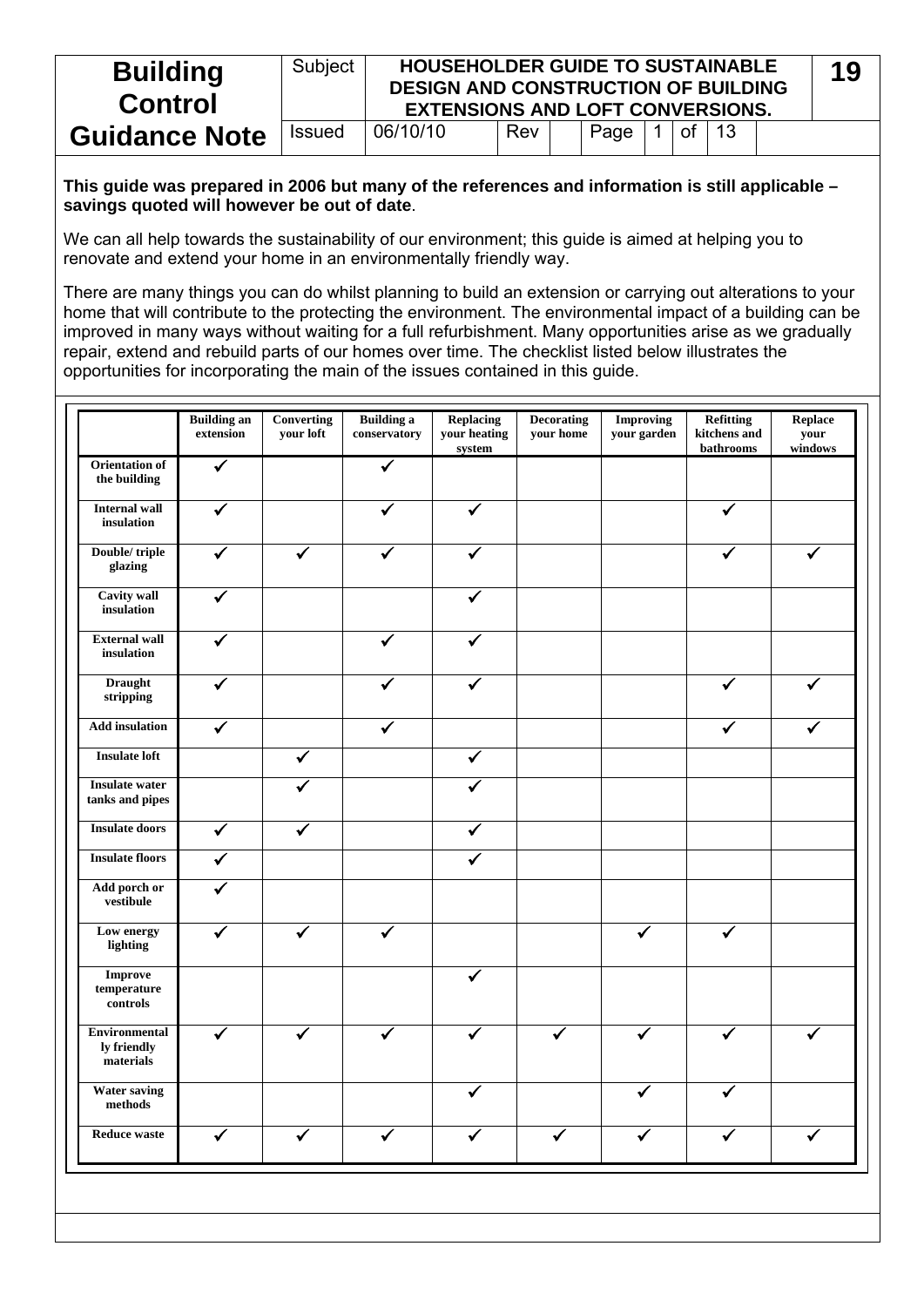|              | <b>Building</b><br><b>Control</b>                                                                                                                                                                                                                                                                                                                                            | Subject       | <b>HOUSEHOLDER GUIDE TO SUSTAINABLE</b><br><b>DESIGN AND CONSTRUCTION OF BUILDING</b><br><b>EXTENSIONS AND LOFT CONVERSIONS.</b> |     |  |      |                |    |    |  | 19 |
|--------------|------------------------------------------------------------------------------------------------------------------------------------------------------------------------------------------------------------------------------------------------------------------------------------------------------------------------------------------------------------------------------|---------------|----------------------------------------------------------------------------------------------------------------------------------|-----|--|------|----------------|----|----|--|----|
|              | <b>Guidance Note</b>                                                                                                                                                                                                                                                                                                                                                         | <b>Issued</b> | 06/10/10                                                                                                                         | Rev |  | Page | $\overline{2}$ | of | 13 |  |    |
|              | <b>WHY BOTHER?</b>                                                                                                                                                                                                                                                                                                                                                           |               |                                                                                                                                  |     |  |      |                |    |    |  |    |
|              | As well as thinking about what materials to use and their impact on the environment, the emissions<br>produced from energy we consume are also an important factor to consider.                                                                                                                                                                                              |               |                                                                                                                                  |     |  |      |                |    |    |  |    |
|              | Power stations burning fossil fuels to generate power generate greenhouse gases, which contribute to<br>global warming.                                                                                                                                                                                                                                                      |               |                                                                                                                                  |     |  |      |                |    |    |  |    |
|              | Saving energy reduces energy demands and therefore reduces greenhouse gas emissions.                                                                                                                                                                                                                                                                                         |               |                                                                                                                                  |     |  |      |                |    |    |  |    |
|              |                                                                                                                                                                                                                                                                                                                                                                              |               |                                                                                                                                  |     |  |      |                |    |    |  |    |
|              | <b>1. EXTENSIONS – LOCATION AND POSITIONING.</b>                                                                                                                                                                                                                                                                                                                             |               |                                                                                                                                  |     |  |      |                |    |    |  |    |
| a.           | Position your extensions so as to avoid cutting out of natural sunlight to both the rest of your home<br>and your neighbour's home.                                                                                                                                                                                                                                          |               |                                                                                                                                  |     |  |      |                |    |    |  |    |
| b.           | Wherever possible use skylights and windows on southerly facing elevations, this brings more light<br>and free warmth into your extension.                                                                                                                                                                                                                                   |               |                                                                                                                                  |     |  |      |                |    |    |  |    |
| C.           | Minimise windows on northerly elevations or make them smaller, which will help keep out the colder<br>northerly winds and reduce the chance of greater heat loss.                                                                                                                                                                                                            |               |                                                                                                                                  |     |  |      |                |    |    |  |    |
| d.           | Provide shading in the form of blinds and curtains to avoid summer overheating and reduced heat loss<br>in the winter.                                                                                                                                                                                                                                                       |               |                                                                                                                                  |     |  |      |                |    |    |  |    |
| е.           | The smaller the external surface area of the building and its window area the less the heat loss the<br>building will generate. You can reduce the exposure of the extension to the external environment by<br>employing unheated intermediate spaces (thermal buffer), such as conservatories, porches, garage or<br>draught lobby between the heated area and the outside. |               |                                                                                                                                  |     |  |      |                |    |    |  |    |
| f.           | 'Passive Solar Energy' design involves designing buildings, so that they make the optional use of the<br>energy freely available from solar heat, daylight and wind. So minimising the need to provide heating,<br>lighting, ventilation and cooling by artificial means.                                                                                                    |               |                                                                                                                                  |     |  |      |                |    |    |  |    |
| 2.           | <b>CONSERVATORIES USED AS A THERMAL BUFFER.</b><br>Conservatories can help reduce heat loss from existing walls and windows that they cover.                                                                                                                                                                                                                                 |               |                                                                                                                                  |     |  |      |                |    |    |  |    |
| a)           |                                                                                                                                                                                                                                                                                                                                                                              |               |                                                                                                                                  |     |  |      |                |    |    |  |    |
| b)           | However, they can be a major source of energy loss, particularly if they are used for extended living<br>accommodation in the winter and in the summer they can be a major source of overheating. To avoid<br>this happening always separate with doors and insulate the conservatory from the main dwelling.                                                                |               |                                                                                                                                  |     |  |      |                |    |    |  |    |
| $\mathsf{C}$ | Constructing your conservatory with at least double-glazing, insulated walls/ floors and insulated roof<br>sheeting, will lengthen the time in the day and year, which it is comfortable to use it without heating.                                                                                                                                                          |               |                                                                                                                                  |     |  |      |                |    |    |  |    |
| $\mathsf{d}$ | If heating is provided, it has been proved in certain circumstances to <b>double heating bills</b> of a well-<br>insulated new dwelling. Ensure you have isolators on your conservatory heating system if running off<br>the house heating system to allow it to be shut off or reduced in the winter to reduce energy wastage.                                              |               |                                                                                                                                  |     |  |      |                |    |    |  |    |
|              | <b>IMPROVING YOU WINDOWS.</b>                                                                                                                                                                                                                                                                                                                                                |               |                                                                                                                                  |     |  |      |                |    |    |  |    |

If you have single glazing you are wasting money on heating, almost a 25% of heat lost from a home can be through poor insulated windows.

Double or triple glazing helps cut this heat loss; helps reduce condensation and outside noise, as well as saving your money on energy bills.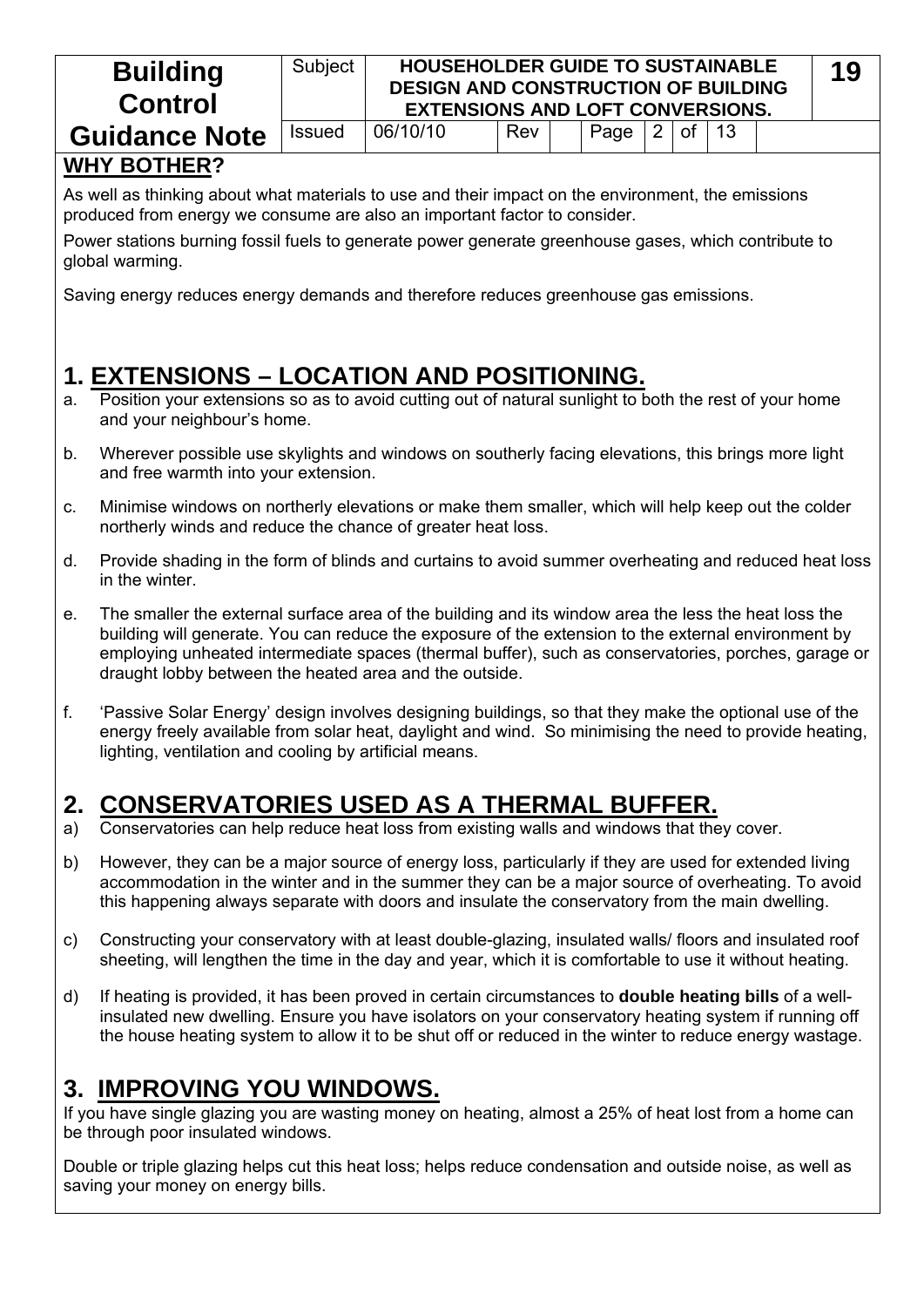| <b>Building</b><br><b>Control</b> | Subject       |          | <b>HOUSEHOLDER GUIDE TO SUSTAINABLE</b><br><b>DESIGN AND CONSTRUCTION OF BUILDING</b><br><b>EXTENSIONS AND LOFT CONVERSIONS.</b> |  |      |  |                |  |  |  |  |
|-----------------------------------|---------------|----------|----------------------------------------------------------------------------------------------------------------------------------|--|------|--|----------------|--|--|--|--|
| <b>Guidance Note</b>              | <b>Issued</b> | 06/10/10 | Rev                                                                                                                              |  | Page |  | $3 $ of $ 13 $ |  |  |  |  |

If you are replacing your windows the Building Regulations require you to use insulated windows, double or triple glazed with low 'E' (low emissivity) glass to give a U-value of 1.6 w/m2K *(refer to our replacement windows guide note No. 5).*

On an un-insulated 3-bedroomed house you could make savings of £25 - £30 per year. **[www.est.org.uk](http://www.est.org.uk/) (2002)** 

### **INSULATING PROPERTIES OF FRAMES**

Picking the right window frame is important as it contributes to the overall insulating effectiveness of your windows and prevents condensation arising from thermal (cold) bridging.

**Timber Frames -** from a certifiable timber source are the best all round ecological solution. Timber is a sustainable resource if taken from properly managed forests and care is taken to pick ecological stains/paints.

**UPVC Frames** - are low maintenance but are difficult to repair and are difficult to dispose of. They are high in pollutants during manufacture and disposal.

**Metal Frames** - Conduct heat quickly and should be avoided unless they have a thermal break.

*Remember - Planning Controls can restrict the use of UPVC / metal frames, for instance in conservation areas and listed buildings.* 

### **4. INSULATION.**

Insulating your home is the most important of all energy conserving measures and it will have the best effect on your energy bills. By insulating a house properly, you can reduce by half the amount of heat loss. Besides the environmental benefits, there will be increase comfort and provide a more even temperature around your home. Also, it can allow your heating system to be scaled down.

By adding insulation to your existing house, especially if you go beyond the minimum requirements of the Building Regulations, when planning an extension, it could mean that you will not need to install expensive heating in your extension or loft conversion.

## **INSULATING MATERIALS**

Current Building Regulations set minimum 'u' value requirements for all external elements of buildings (as well as requirements for elements separating the heated from the non-heated areas i.e. garages).

*All new works must comply with these Standards (Refer to Guide Note series 24 for Building Regulations thermal insulation requirements). The type of insulation selected is equally as important in contributing to minimising the environmental impact.* 

The ecological problems associated with conventional insulation materials such as foamed glass, glass wool, mineral / rock wool, expanded / extruded polystyrene, rigid urethane foams, vermiculite, are numerous from their manufacturer through to their disposal. Natural alternatives are available for most situations, alternatives that set them apart from conventional materials and their impact on the environment is much less. For example, all natural insulation materials are made from renewable plant or animal sources, produced with low energy use, using natural additives, are biodegradable and have the ability to breathe (meaning they can absorb airborne moisture).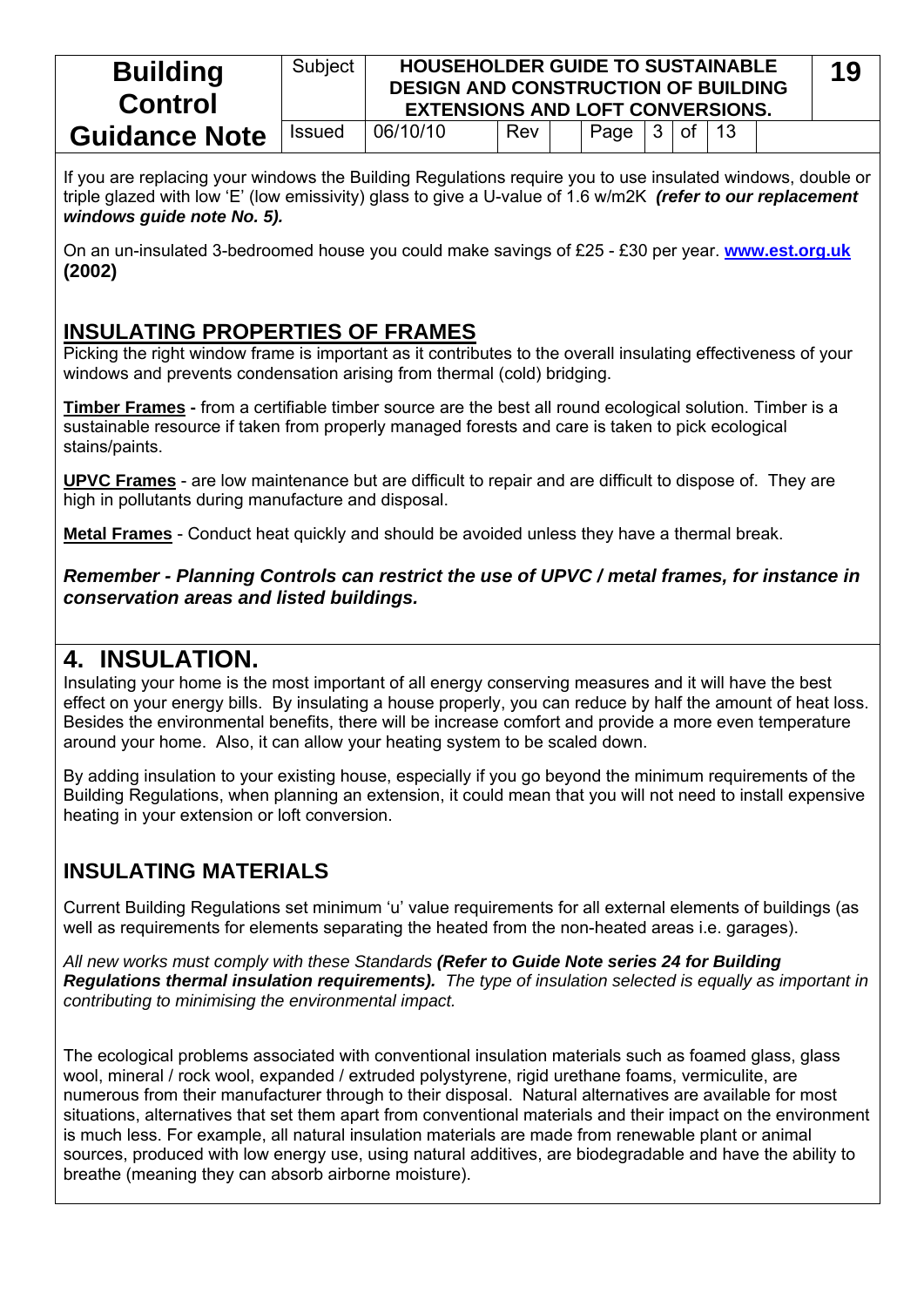| <b>Building</b><br><b>Control</b> | Subject       |          | <b>HOUSEHOLDER GUIDE TO SUSTAINABLE</b><br><b>DESIGN AND CONSTRUCTION OF BUILDING</b><br><b>EXTENSIONS AND LOFT CONVERSIONS.</b> |  |                      |  |  |  |  |  |  |
|-----------------------------------|---------------|----------|----------------------------------------------------------------------------------------------------------------------------------|--|----------------------|--|--|--|--|--|--|
| <b>Guidance Note</b>              | <b>Issued</b> | 06/10/10 | Rev                                                                                                                              |  | Page $ 4 $ of $ 13 $ |  |  |  |  |  |  |

#### **ALTERNATIVE INSULATING METHODS:**

**Cellulose fibres (Warmcel)** - made from processed waste paper, which is made into a fluff that can be placed by hand or sprayed. It is treated with fire retardant (borax).

**Wool** – renewable source just beginning to be used in buildings. Flax can be used in walls, roofs, floors and ceilings. Fibres are bound together with potato starch and has borax added for fire / insect protection.

**Homatherm –** board insulant made from recycled newspaper and jute sacking. Treated with borax to resist decomposition and to make it fire resistant.

# **METHODS OF INSULATING YOUR HOME.**

### **WALL INSULATION.**

Walls lose more heat than any other part of your home, anything up to 35% of all your lost heat.

Before insulating your walls, determine what sort of walls you have; are they solid or are cavity construction?

#### **CAVITY WALL INSULATION.**

Easy to do by reputable contractors for existing cavity wall construction, where insulation is injected from outside into the cavity by drilling small holes in the outer wall skin.

Installation causes little disruption and is relatively inexpensive considering the energy savings made. Can reduce heat losses by up to 60% on old cavity walls without insulating blocks in their construction. *Please make sure you use a Competent Persons Scheme member for your installation.* 

**For new build walls** – insulation materials are built into the walls as they are constructed. Always check and follow the manufacturer's recommendations on any installation.

**NOTE:** Professional installers will provide a 25-year guarantee and the work should be carried out by a qualified Energy Efficiency Installer who follows strict codes of practice. Consult **[www.est.org.uk](http://www.est.org.uk/)**

#### **SOLID WALL INSULATION**

Can be done externally or internally, but is usually more difficult and expensive to carry out.

Insulation can be fixed to the external face of the building and then a render coat to finish the walls off and provide a waterproof covering.

For internal applications, insulation is applied to the existing inner face of the wall, which will mean new wall finishes, skirtings, decoration, etc.

### **INSULATING YOUR ROOF.**

Most buildings now have some degree of loft insulation, but many will be inadequately insulated.

Building Regulations now require a minimum of 270mm of fibreglass to roof voids, 100mm of quilt between the ceiling joists and 170mm over the top at 90° to lower insulation. It can easily be done as a DIY project, *but a word of caution, ensure you maintain roof ventilation to the void above the insulation or you will have serious condensation problems.* 

Various types of insulation can be used – mineral wall, slab insulation, even wool flax.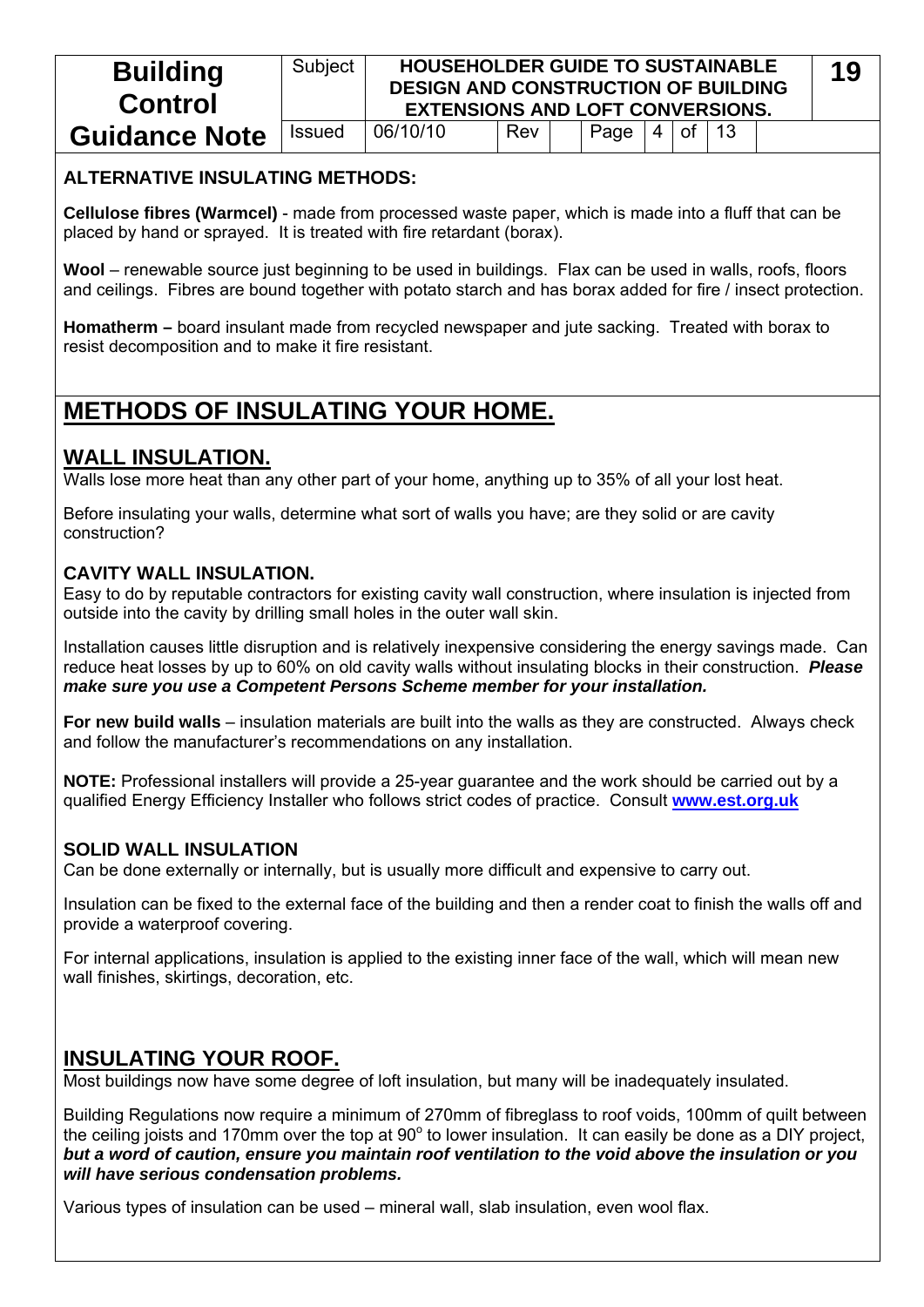| <b>Building</b><br><b>Control</b> | Subject       |          | <b>HOUSEHOLDER GUIDE TO SUSTAINABLE</b><br><b>DESIGN AND CONSTRUCTION OF BUILDING</b><br><b>EXTENSIONS AND LOFT CONVERSIONS.</b><br>$ 5 $ of $ 13 $ |  |      |  |  |  |  |  |  |  |
|-----------------------------------|---------------|----------|-----------------------------------------------------------------------------------------------------------------------------------------------------|--|------|--|--|--|--|--|--|--|
| <b>Guidance Note</b>              | <b>Issued</b> | 06/10/10 | Rev                                                                                                                                                 |  | Page |  |  |  |  |  |  |  |

#### **Remember on insulating your roof:**

- Insulate adequately all pipes and tanks in your loft, as the void will be that much colder as heat from below will not enter the roof void to prevent water freezing.
- Never insulate under a water tank, only around and above it, to assist in preventing it freezing.
- Remember to insulate your ceiling hatch and place draught sealing to its perimeter.
- By installing roof insulation you could save around 20% of your heating costs.

| <b>Loft Insulation</b>      | Adding 200mm to existing<br>50mm of loft insulation | 25mm loft insulation where<br>none present |
|-----------------------------|-----------------------------------------------------|--------------------------------------------|
| Cost of fitting (Installer) | £210 - £230                                         | £225 - £250                                |
| Cost of fitting (DIY)       | From £150                                           | From £200                                  |
| Annual saving               | $£20 - £30$                                         | $£80 - 100$                                |
| Cost recovered (Installer)  | $7 - 11$ years                                      | Around 2 years                             |

*Source: Energy Savings Trust –* [www.est.org.uk](http://www.est.org.uk/). (2002)

### **FLOOR INSULATION.**

By sealing gaps between floorboards and skirting with mastic, this can help reduce your heating costs.

If you can access under your ground floors, you could save up to £25 per year by applying insulation between the floor joists; it will also make the floors feel warmer. *Remember do not block any underfloor airbricks in your outside walls to avoid rot in the floor construction.* 

If you have floors over unheated areas, for example a bedroom over a garage, consider applying insulation between the floor joists. *Remember not to affect the floors fire resistance.* 

## **5. DRAUGHT PROOFING.**

Draughts entering your home in gaps around doors, windows, floors, can account for up to 20% of lost heat. Wherever you feel cold air coming in, warm air is going out.

So seal any gaps –

- Apply draught excluding tape to doors and windows.
- Fit draught excluder to base of doors and to the letterbox.
- Stripped wooden floors can be draughty in winter, so use large rugs.
- Seal gaps at base of skirtings at junction with floor with mastic before carpeting.
- Seal around any pipes entering your house.

#### *NOTE – Do not seal any air vents necessary for fire or boilers safe operation.*

In addition to draught excluders, there are many ways that windows can be insulated at night.

- Use thick curtains and do not drape them over radiators, as this will funnel the heat out through the windows.
- Blinds/shutters also work well if fitted tight to the window opening.

#### **You can get further advice from the Draught Proofing Advisory Association.**

**NOTE: If you draught proof and insulate your home, the risks of condensation problems can increase, so it is important that you have adequate ventilation. Fit bathroom / kitchen fans and trickle vents to your windows in accordance with the current Building Regulations to vent the warm moisture-laden air out of the home.**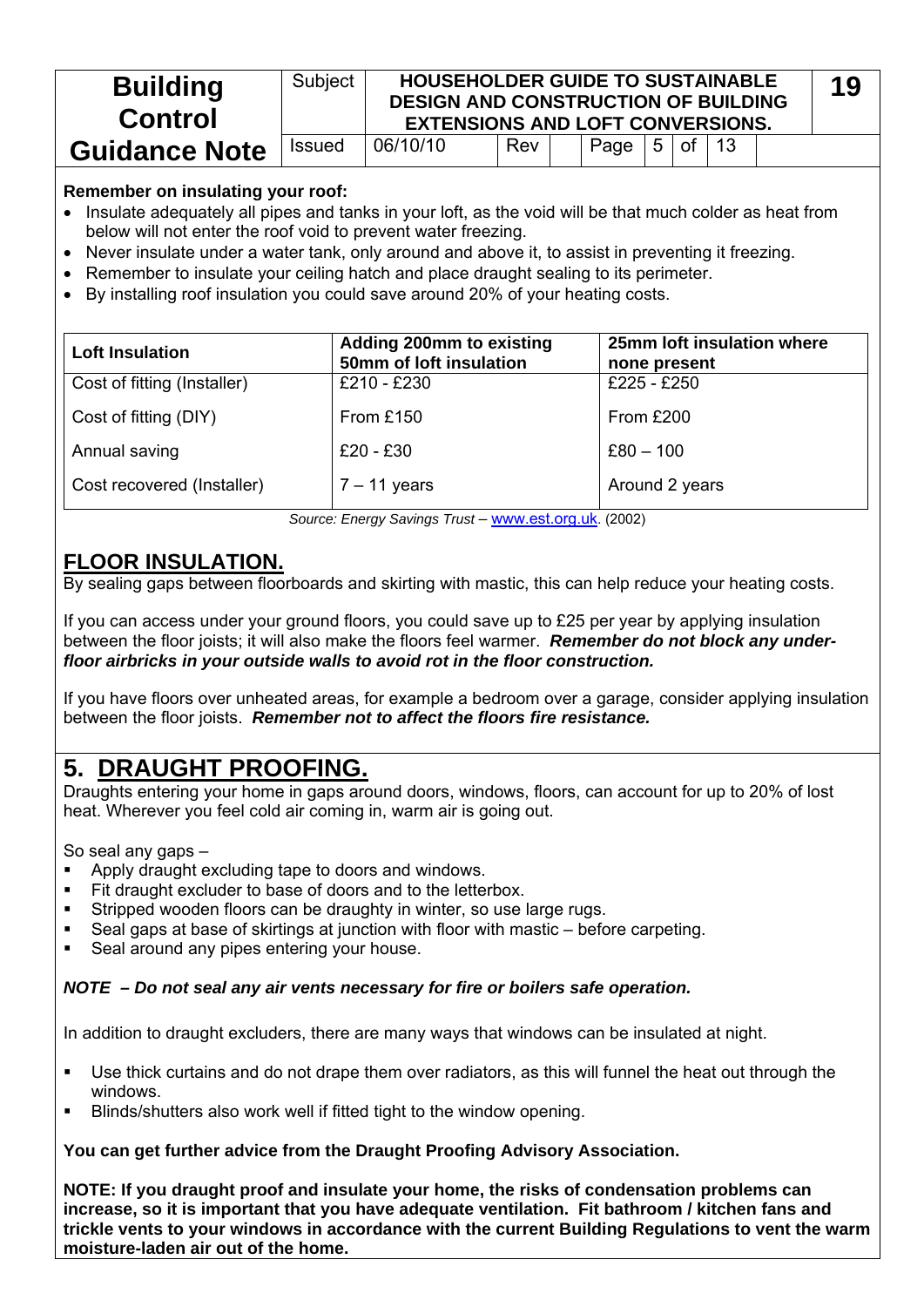| <b>Building</b><br><b>Control</b> | Subject       |          | <b>HOUSEHOLDER GUIDE TO SUSTAINABLE</b><br><b>DESIGN AND CONSTRUCTION OF BUILDING</b><br><b>EXTENSIONS AND LOFT CONVERSIONS.</b><br>6   of   13 |  |      |  |  |  |  |  |  |  |
|-----------------------------------|---------------|----------|-------------------------------------------------------------------------------------------------------------------------------------------------|--|------|--|--|--|--|--|--|--|
| <b>Guidance Note</b>              | <b>Issued</b> | 06/10/10 | Rev                                                                                                                                             |  | Page |  |  |  |  |  |  |  |

# **6. HOT WATER TANKS AND PIPES.**

By insulating your hot water tank and pipes, you will retain hot water for longer and save money on heating it. Insulate as many pipes as you can, especially below ground floors and between the boiler and the hot water cylinder.

If your tank has less than 75mm of insulation you will save energy if you fit another jacket over the existing one or replace it.

Insulate pipes in the loft to stop them freezing and bursting in cold weather. *NOTE: Always do this if you are insulating the roof.* 

|                                         | Fitting a Jacket to Hot Water Tank   Insulating Hot Water Pipes |            |
|-----------------------------------------|-----------------------------------------------------------------|------------|
| Cost of Fitting (DIY)                   | From £10                                                        | From £10   |
| Annual Saving on Fuel Bills   £10 - £15 |                                                                 | Up to $£5$ |
| <b>Cost Recovered</b>                   | Up to 1 year                                                    | 2 years    |

*Source: Energy Savings Trust –* [www.est.org.uk](http://www.est.org.uk/)

# **Monetary Savings from Insulation:**

Loft Insulation Savings of £35/year Wall Insulation Savings of £75/year Hot Water Tank Savings of £20/year Hot Water Pipes Savings of £5/year Draught Proofing Savings of £15-25/year Annual savings for average (uninsulated 3-bed semi) *Source - Energy Savings Trust*

## **Further Information on Insulation and Materials:**

- Energy Savings Trust [www.est.org.uk](http://www.est.org.uk/)
- Ecological building materials Construction Resources Ltd., Tel: 020 74502211 Email: [sales@ecoconstruct.com](mailto:sales@ecoconstruct.com)
- Draught Proofing Advisory Associations Tel: 01428 654011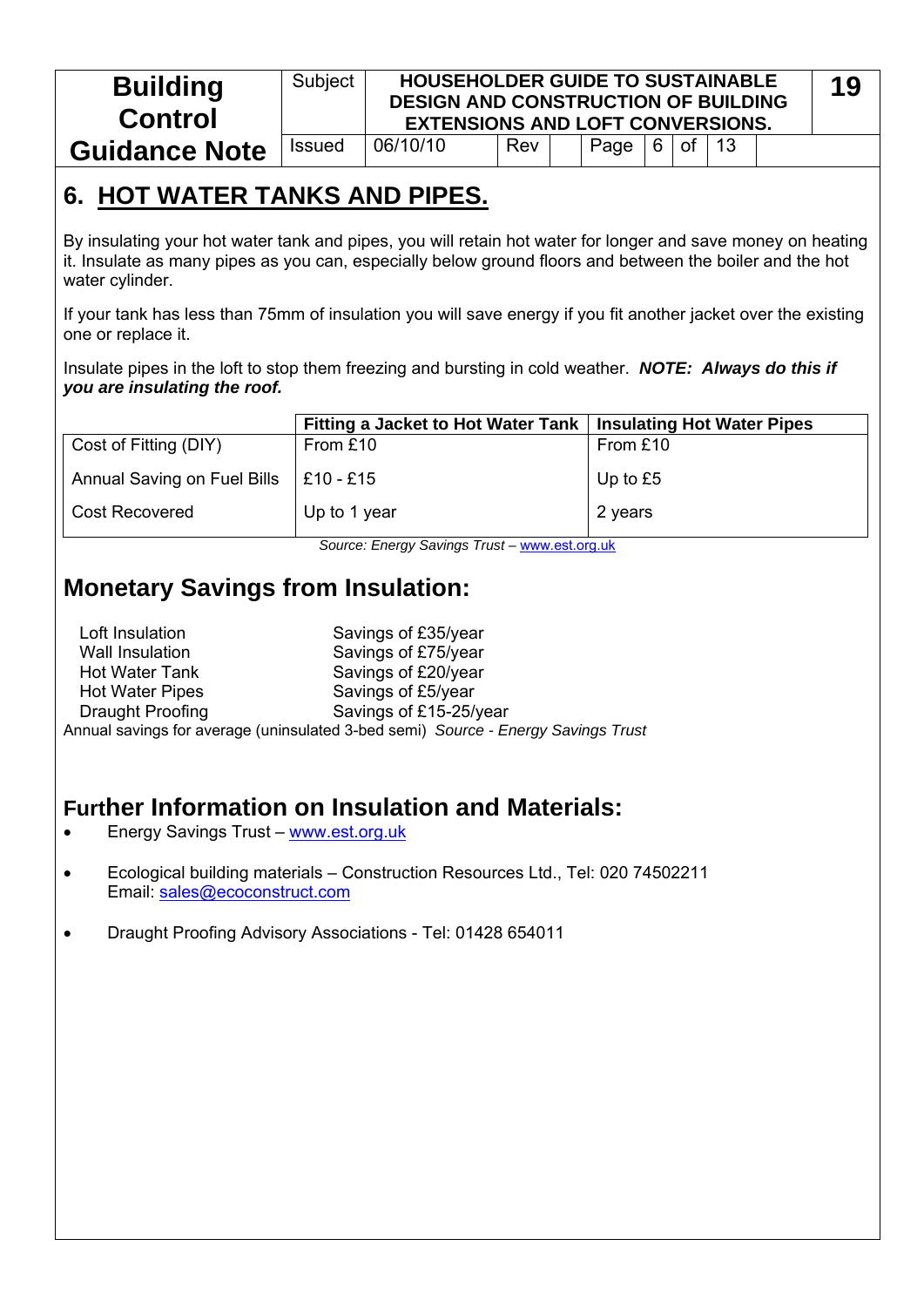| <b>Building</b><br><b>Control</b> | Subject       |          | <b>HOUSEHOLDER GUIDE TO SUSTAINABLE</b><br><b>DESIGN AND CONSTRUCTION OF BUILDING</b><br><b>EXTENSIONS AND LOFT CONVERSIONS.</b><br>of   13 |  |      |  |  |  |  |  |
|-----------------------------------|---------------|----------|---------------------------------------------------------------------------------------------------------------------------------------------|--|------|--|--|--|--|--|
| <b>Guidance Note</b>              | <b>Issued</b> | 06/10/10 | Rev                                                                                                                                         |  | Page |  |  |  |  |  |

# **7. HEATING SYSTEMS.**

Heating our homes and hot water accounts for the vast majority of energy that is used domestically and also represents one of the greatest wastes of energy.

Outdated, oversized and inefficient heating systems do not make best use of the energy they use.

By considering replacing your heating system could save you money in the long run. But before making your decision consider the following: -

- (a) First insulate your houses roof and cavity walls, the greater the amount of insulation the smaller the heating system needs to be, thereby reducing its cost.
- (b) Our heating appliances / systems are not the only sources of heat within our homes. Other sources of heat such as lights, cookers, fridges, hot water and appliances can contribute to heating your home. If your home is insulated all this heat can be conserved and these additional sources then begin to provide a larger contribution to heating your home.
- (c) Consider solar heating as an option on you heating system *(see solar heating notes below).*
- (d) Boilers over 12 years old are likely to be losing 35p of every £1 spent on fuel, leaving less than  $\frac{2}{3}$ rds in useful heat. Therefore it may be more economic to replace your old boiler.

# **BOILERS.**

Picking the right boiler will make a big difference in terms of the environmental impact and on money you could save.

If you boiler is over 15 years old, replacing it with a modern boiler could save you 20% of your fuel bills, if you install a modern condensing boiler you could save around 32% of your fuel bills straight and up to 40% if you upgrade to modern heating controls i.e. thermostatic radiator valves / boiler stats / thermostats. If your extension or alteration works involve refitting bathrooms / kitchens why not minimise cost and disruption by fitting a new boiler. (Refer to Leaflet 23 – Condensing Boilers)

## **What type of system - Instant or stored water heating system?**

This depends on the characteristics of the building and your family's life style e.g. number of people, frequency of use and how uneven the usage is.

### **INSTANTANEOUS WATER SYSTEMS.**

- Basically there is no stored water i.e. hot storage cylinder and all hot water is heated as required by the boiler, typically called a combi boiler (combination boiler). The heating is switched on or ignited when water begins to flow through the unit.
- Requires less pipework, no space is needed for hot water cylinder and they require no cold-water tanks.
- Boilers are slightly more expensive, but payback is quicker as you do not heat water you do not require there and then.
- Good for small houses with small number of people.
- Good where system use is uneven and there is little requirement for multiple use i.e. when 2 or 3 people want to use hot water at same time.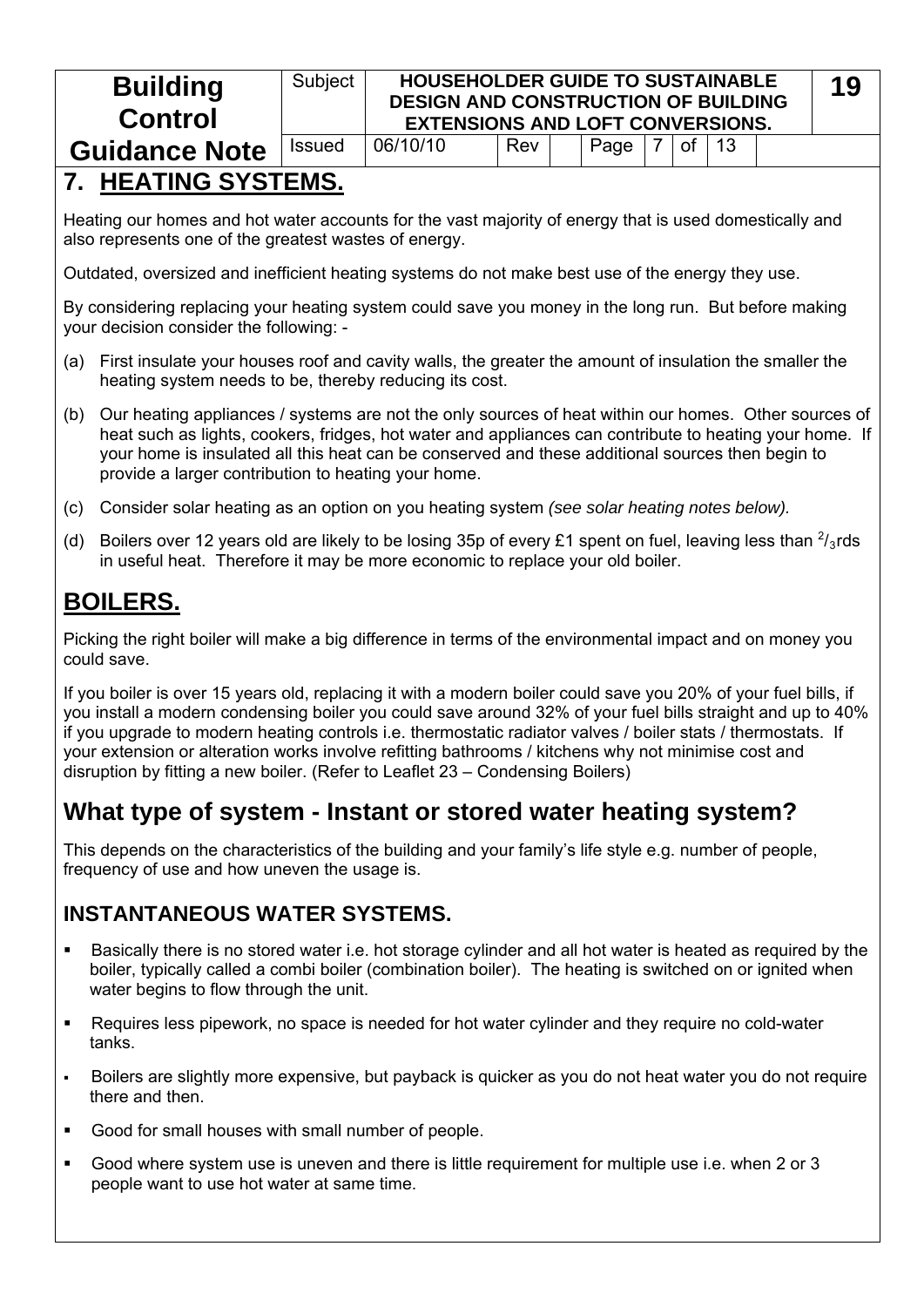| <b>Building</b><br><b>Control</b>                         | Subject       | <b>HOUSEHOLDER GUIDE TO SUSTAINABLE</b><br><b>DESIGN AND CONSTRUCTION OF BUILDING</b><br><b>EXTENSIONS AND LOFT CONVERSIONS.</b> |  |  |  |  |  |  |  | 19 |
|-----------------------------------------------------------|---------------|----------------------------------------------------------------------------------------------------------------------------------|--|--|--|--|--|--|--|----|
| <b>Guidance Note</b>                                      | <b>Issued</b> | 06/11/06<br>13<br>Page<br>Rev<br>8<br>οf                                                                                         |  |  |  |  |  |  |  |    |
| <b>STORED WATER SYSTEMS.</b>                              |               |                                                                                                                                  |  |  |  |  |  |  |  |    |
| • Traditional systems, with a hot water storage cylinder. |               |                                                                                                                                  |  |  |  |  |  |  |  |    |

- Requires more pipework and equipment and usually costs more to install.
- Good for multiple usage at the same time and can be used for heat recovery technology.
- Can be used with solar panels / heat recovery systems.
- You are paying to heat water to stand there losing energy.
- More space and pipe work required for cylinders and tanks.
- The opposites of the instantaneous systems are true.

# **CONDENSING BOILERS.**

These are the most efficient type of boilers and you will recoup your money back by lower fuel bills - even if they do cost more initially to purchase.

These are around 90% efficient, so 90% of fuel is converted into heat compared to 72% for a newer conventional boiler. Significantly less for older types).

They generally can be fitted to most new and old heating systems and are of a comparable size to the traditional types, though their flues need siting for the condensate exhaust not to re-circulate into the house.

### **Typical annual fuel costs.**

|                             | <b>Seasonal</b><br>efficiency | <b>Bungalow</b> | Terrace | Semi | <b>Detached</b> |
|-----------------------------|-------------------------------|-----------------|---------|------|-----------------|
| Old boiler (heavy weight)   | 55%                           | 324             | 337     | 381  | 541             |
| Old boiler (light weight)   | 65%                           | 274             | 285     | 323  | 458             |
| New boiler (non-condensing) | 75%                           | 237             | 247     | 280  | 397             |
| New boiler (condensing)     | 88%                           | 202             | 211     | 239  | 338             |

*Source -* [www.est.org.uk](http://www.est.org.uk/)

# **BOILER RATINGS.**

Boilers are rated giving an average seasonal efficiency rating from **A - G** on how your boiler performs over the year. *Before buying a boiler check this rating.* 

There is also a Building Regulation requirement special rating scheme called SEDBUK (Seasonal Efficiency or Domestic Boilers in the UK).

'A' rated boilers are the best at over 90% efficiency. Building Regulations require at least 88% efficiency.

Remember that regular annual servicing will prolong the useful and efficient life of your boiler and can prevent disasters.

Remember also all gas heating systems must be installed by a GasSafe registered installer.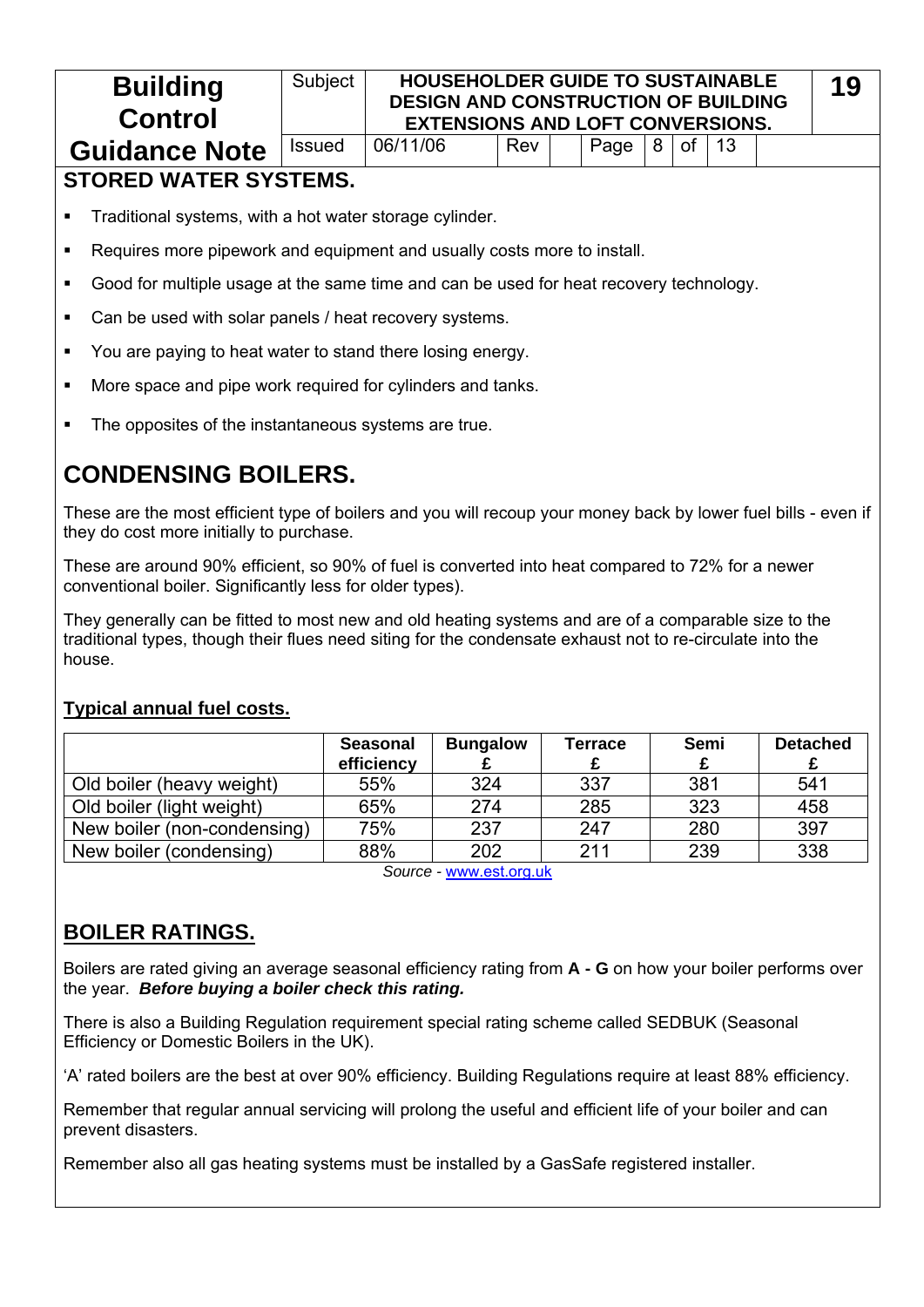|                                                                        | <b>Building</b><br><b>Control</b>                                                                                                                                                                                                                                                                                                                                                                                                                                                                                                                    | Subject       | <b>HOUSEHOLDER GUIDE TO SUSTAINABLE</b><br><b>DESIGN AND CONSTRUCTION OF BUILDING</b><br><b>EXTENSIONS AND LOFT CONVERSIONS.</b> |     |  |      |   |           |    |  |  |
|------------------------------------------------------------------------|------------------------------------------------------------------------------------------------------------------------------------------------------------------------------------------------------------------------------------------------------------------------------------------------------------------------------------------------------------------------------------------------------------------------------------------------------------------------------------------------------------------------------------------------------|---------------|----------------------------------------------------------------------------------------------------------------------------------|-----|--|------|---|-----------|----|--|--|
|                                                                        | <b>Guidance Note</b>                                                                                                                                                                                                                                                                                                                                                                                                                                                                                                                                 | <b>Issued</b> | 06/10/10                                                                                                                         | Rev |  | Page | 9 | <b>of</b> | 13 |  |  |
|                                                                        | <b>MAKING EFFICIENT USE OF HEAT AND HOT WATER SYSTEMS.</b>                                                                                                                                                                                                                                                                                                                                                                                                                                                                                           |               |                                                                                                                                  |     |  |      |   |           |    |  |  |
|                                                                        | Installing heating controls that allow you to control the temperature in different parts of your home<br>makes sense. Controls such as electric timers (to control operation of both hot water and heating<br>separately), room thermostats /thermostatic radiator valves (controls temperature in each individual<br>room), zone control valves (allows zones with different heating demands such as living areas and<br>bedrooms to have separate control) and boiler control interlocks (which switch off boiler when no<br>heating is required). |               |                                                                                                                                  |     |  |      |   |           |    |  |  |
| ٠                                                                      | Insulate the pipes and the water tank.                                                                                                                                                                                                                                                                                                                                                                                                                                                                                                               |               |                                                                                                                                  |     |  |      |   |           |    |  |  |
| ٠                                                                      | Reducing the temperature of the stored hot water by using a water tank thermostat and setting the<br>lower temperature that will give you the hot water that you need.                                                                                                                                                                                                                                                                                                                                                                               |               |                                                                                                                                  |     |  |      |   |           |    |  |  |
| ٠                                                                      | Savings on amount of water used by having spray fittings on taps and an adjustable showerhead.                                                                                                                                                                                                                                                                                                                                                                                                                                                       |               |                                                                                                                                  |     |  |      |   |           |    |  |  |
| ٠                                                                      | Insulate your bathroom to reduce heat loss when bathing.                                                                                                                                                                                                                                                                                                                                                                                                                                                                                             |               |                                                                                                                                  |     |  |      |   |           |    |  |  |
|                                                                        | Recycling waste hot water through a heat pump to extract the heat before it is lost down a drain.                                                                                                                                                                                                                                                                                                                                                                                                                                                    |               |                                                                                                                                  |     |  |      |   |           |    |  |  |
|                                                                        | By having heating and hot water system controls you could save £60 to £120 per year depending on your<br>boiler efficiency. Further information contact your local Energy Efficiency Advice Centre ring 0800 512 012.                                                                                                                                                                                                                                                                                                                                |               |                                                                                                                                  |     |  |      |   |           |    |  |  |
| Remember - new installations require Building Regulation applications. |                                                                                                                                                                                                                                                                                                                                                                                                                                                                                                                                                      |               |                                                                                                                                  |     |  |      |   |           |    |  |  |
|                                                                        |                                                                                                                                                                                                                                                                                                                                                                                                                                                                                                                                                      |               |                                                                                                                                  |     |  |      |   |           |    |  |  |
|                                                                        | 8. SOLAR HEATING.                                                                                                                                                                                                                                                                                                                                                                                                                                                                                                                                    |               |                                                                                                                                  |     |  |      |   |           |    |  |  |
|                                                                        | If you are thinking of replacing your heating, hot water or energy system why not consider solar energy as<br>an environmentally sound alternative.                                                                                                                                                                                                                                                                                                                                                                                                  |               |                                                                                                                                  |     |  |      |   |           |    |  |  |
|                                                                        | Two types could be considered: -                                                                                                                                                                                                                                                                                                                                                                                                                                                                                                                     |               |                                                                                                                                  |     |  |      |   |           |    |  |  |
| (a)                                                                    | Solar water heating - fluid collections which are heated and then the fluid is circulated.                                                                                                                                                                                                                                                                                                                                                                                                                                                           |               |                                                                                                                                  |     |  |      |   |           |    |  |  |
| (b)                                                                    | <b>Photovoltaic cells</b> - converts light energy to an electrical supply.                                                                                                                                                                                                                                                                                                                                                                                                                                                                           |               |                                                                                                                                  |     |  |      |   |           |    |  |  |
| a)                                                                     | <b>Solar Water Heating.</b>                                                                                                                                                                                                                                                                                                                                                                                                                                                                                                                          |               |                                                                                                                                  |     |  |      |   |           |    |  |  |
|                                                                        | If you have a southerly facing roof then it might be worth considering solar water heating (subject to<br>obtaining any necessary planning permissions).                                                                                                                                                                                                                                                                                                                                                                                             |               |                                                                                                                                  |     |  |      |   |           |    |  |  |
|                                                                        | A solar system can preheat water entering your conventional heating system and cut your fuel bills.                                                                                                                                                                                                                                                                                                                                                                                                                                                  |               |                                                                                                                                  |     |  |      |   |           |    |  |  |
|                                                                        | A 3-5m <sup>2</sup> area will be needed for the average household.                                                                                                                                                                                                                                                                                                                                                                                                                                                                                   |               |                                                                                                                                  |     |  |      |   |           |    |  |  |
| ٠                                                                      | Solar heating systems can supply 50% of the hot water used.                                                                                                                                                                                                                                                                                                                                                                                                                                                                                          |               |                                                                                                                                  |     |  |      |   |           |    |  |  |

■ Current cost for installation are in region of £3000 - £4000 per system and it is possible for competent DIY persons to install one for approximately £1500.

Useful reference is - [www.sustainable-energy.org.uk](http://www.sustainable-energy.org.uk/)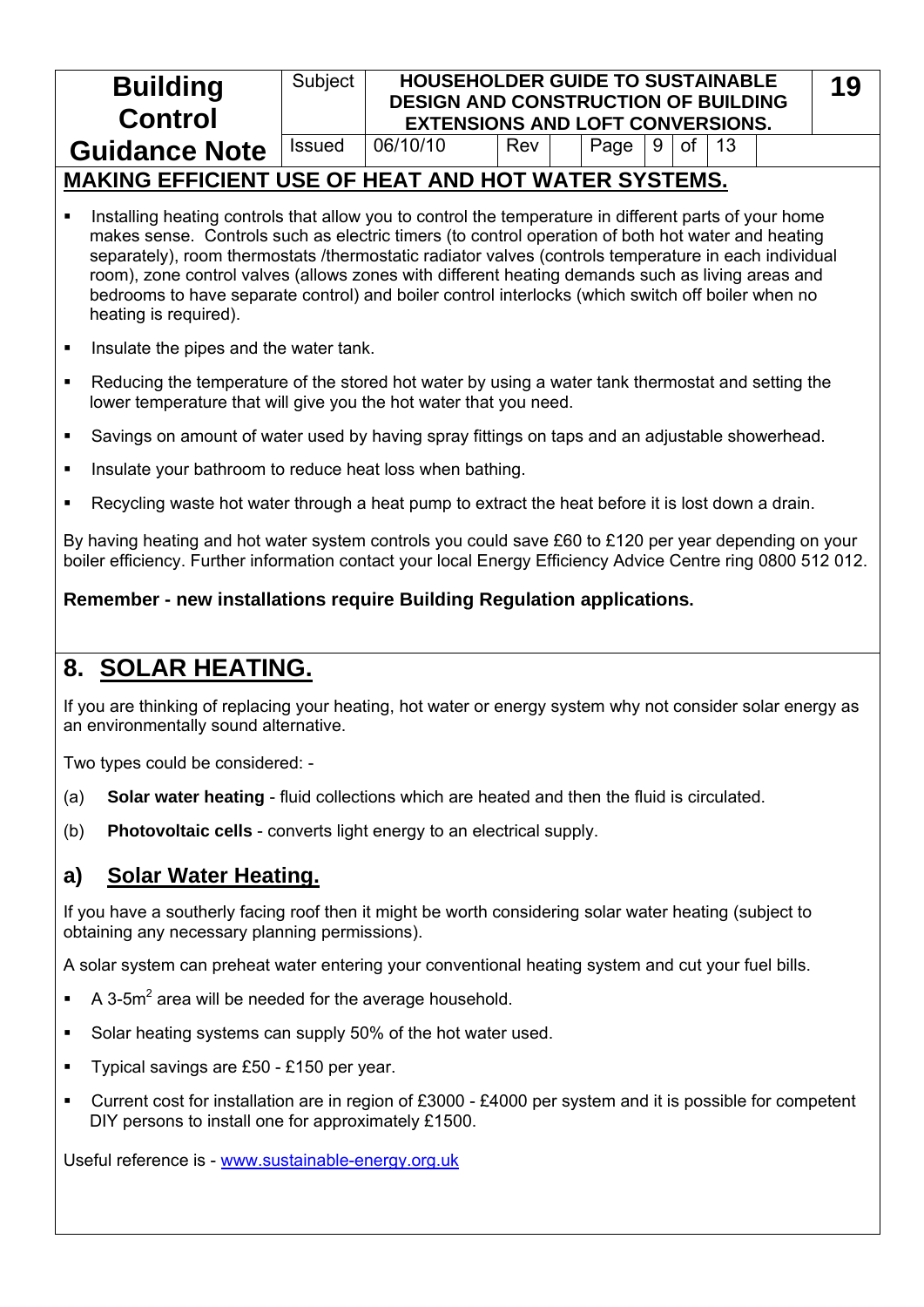| <b>Building</b><br><b>Control</b> | Subject       | <b>HOUSEHOLDER GUIDE TO SUSTAINABLE</b><br><b>DESIGN AND CONSTRUCTION OF BUILDING</b><br><b>EXTENSIONS AND LOFT CONVERSIONS.</b> |     |      |    |      |    |  |  |
|-----------------------------------|---------------|----------------------------------------------------------------------------------------------------------------------------------|-----|------|----|------|----|--|--|
| <b>Guidance Note</b>              | <b>Issued</b> | 06/10/10                                                                                                                         | Rev | Page | 10 | . of | 13 |  |  |

### **b) Solar Photovoltaic (PV).**

This technology generates electricity from light and requires only daylight to work.

Being clean energy installing a Solar PV tiled roof, you could prevent over 34 tonnes of greenhouse gas emissions during its lifetime, helping to protect generations to come.

They are silent and maintenance free also forms part of your roof, and reduces your electricity bills.

Currently this technology is expensive and payback over its lifetime may not yet be achieved. However as more people use PV the prices will fall and some power companies may consider buying back any excess or off-peak electricity generated by PV roofs.

### **Planning Permission**

*For any roof installation always check whether or not planning permission is required for the installation.* 

# **9. LIGHTING AND HOUSEHOLD APPLIANCES.**

A quarter of the UK's CO<sup>2</sup> emissions every year originate from the energy we use to heat and light our homes.

### **a) LIGHTING.**

In most homes lighting accounts for 10-25% of the electricity bill - simple tasks like switching off lights can save energy and money.

Using energy saving bulbs / tubes, even though they have a higher initial cost, because of their longer life span to that of an equivalent regular bulb and lower running costs/energy used, you can see payback for the purchase within 6-9 months.

#### **NOTE - Energy saving bulbs don't work with electronic seasons, dimmers and timers - always check with the manufacturers instructions first.**

There are cheaper economy bulbs available, but they are not as efficient - choose good quality energy efficient bulbs or light fittings (look for Energy Efficiency Recommended logo when you buy).

Ensure that all you external lighting has controls that turn the lights off in daylight and shut them off after a specific period of time.

### **b) APPLIANCES.**

Refer before purchasing for their energy efficiency recommended logo (European Energy Labels), these help you to choose more efficient products and save you money.

Most appliances are rated on a scale of 'A' to 'G' with 'A' being most efficient and 'G' the least. Normally these labels will show the energy/water consumed.

Not all appliances use the same energy to do the same job, older appliances will be less efficient than newer appliances that they would replace.

Energy efficient models use less power and costs less to run and help to save greenhouse emissions.

For further information consult Energy Efficiency Advice Centre 0800 512 012.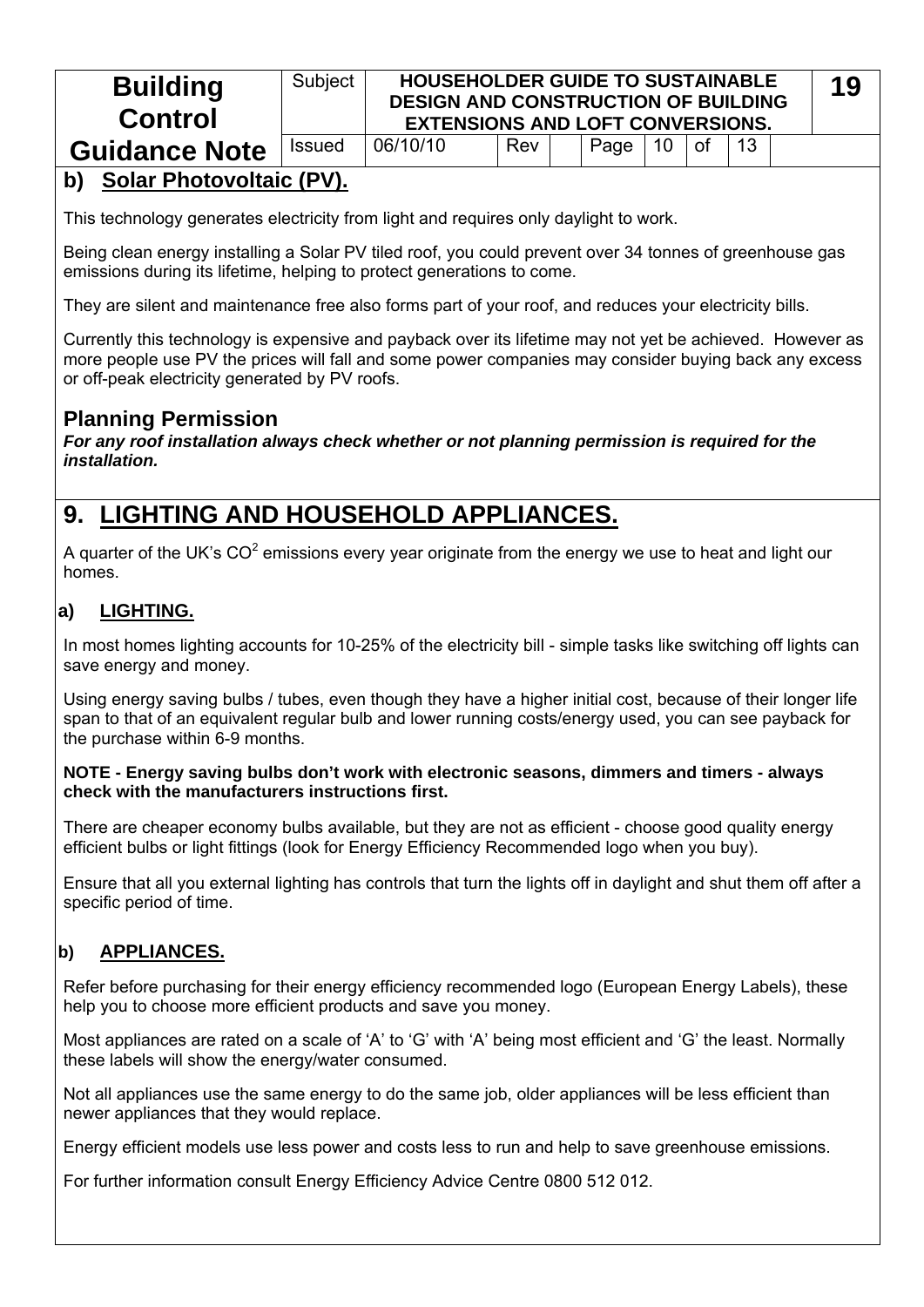| <b>Building</b><br><b>Control</b> | Subject       | <b>HOUSEHOLDER GUIDE TO SUSTAINABLE</b><br><b>DESIGN AND CONSTRUCTION OF BUILDING</b><br><b>EXTENSIONS AND LOFT CONVERSIONS.</b> |     |           |       |            | 19 |
|-----------------------------------|---------------|----------------------------------------------------------------------------------------------------------------------------------|-----|-----------|-------|------------|----|
| <b>Guidance Note</b>              | <b>Issued</b> | 06/10/10                                                                                                                         | Rev | Page   11 | ⊥of ∶ | $\vert$ 13 |    |

## **10. DRAINAGE.**

Generally your property will have one of the two following types of below ground level drainage systems.

- (i) **Combined** Both foul and surface water are drained into the same drain i.e. only 1 pipe.
- (ii) **Separate** Foul and surface water systems are drained to separate pipes foul usually connects foul sewers going for treatment at the sewerage works. Surface water - usually connecting to pipes leading to natural water courses i.e. rivers, streams, ponds etc.

By connecting foul water to surface water drains on a separate system can lead to the pollution of the watercourses. *Always make sure you connect foul water appliances to the foul drain.* 

*By connecting surface water drains to foul water drains on a separate system only results in the treatment of clean water.* 

*Refer to guide note 12 -* **Drainage and waste disposal - Part H**

### **SOAKAWAYS .**

Consider the use of soakaways for small roof areas / paving areas that need to be drained.

**NOTE: not all sites would allow the use of soakaways due to impervious ground conditions, also soakaways need careful positioning so as not to cause damage or nuisance. Always carryout a percolation test and speak to Building Control to check for their suitability.** 

### **RAINWATER BUTTS.**

By collecting your roof water to water your garden it will not only save you money if you are on a water meter, it will also save the waste of valuable clean drinking water. Special rainwater pipe adaptors exist for under £10 that allows rainwater to be bypassed into rainwater butts and once full continues to discharge excess water into the drains.

# **11. SAVING WATER.**

Water is a valuable asset and although it always seems to be plentiful, there are problems that are affecting all of us.

- Increasing contamination of ground water, lakes, rivers etc.
- Over use of water, leading to lowering water tables and reservoir levels.
- Changing climate conditions resulting in less rain.
- Many people now have metered water supplies so reducing water consumption will save money.

## **THINGS TO DO.**

- (a) Household appliances washing machines, account for about 14% of the water used in dwellings / kitchen sink / dishwashers account for approximately 8%. By considering purchasing new water saving appliances, water can be saved. Always check water efficiency EU labels on appliances.
- (b) Collect your rainwater water for garden use (see 'rainwater butts' above).

### **GREY WATER.**

Every day a person uses on average 150 litres of water, of this 50 litres is used for the w.c. (⅓ rd of water used in the household consumption).

Grey water recycling systems now exist for single dwelling houses, which allow recycled grey water (waste water discharged from WHB's, baths, showers - but not w.c.'s) to be used for flushing the w.c.'s, thereby saving up to 1/3 rd of water used in the house.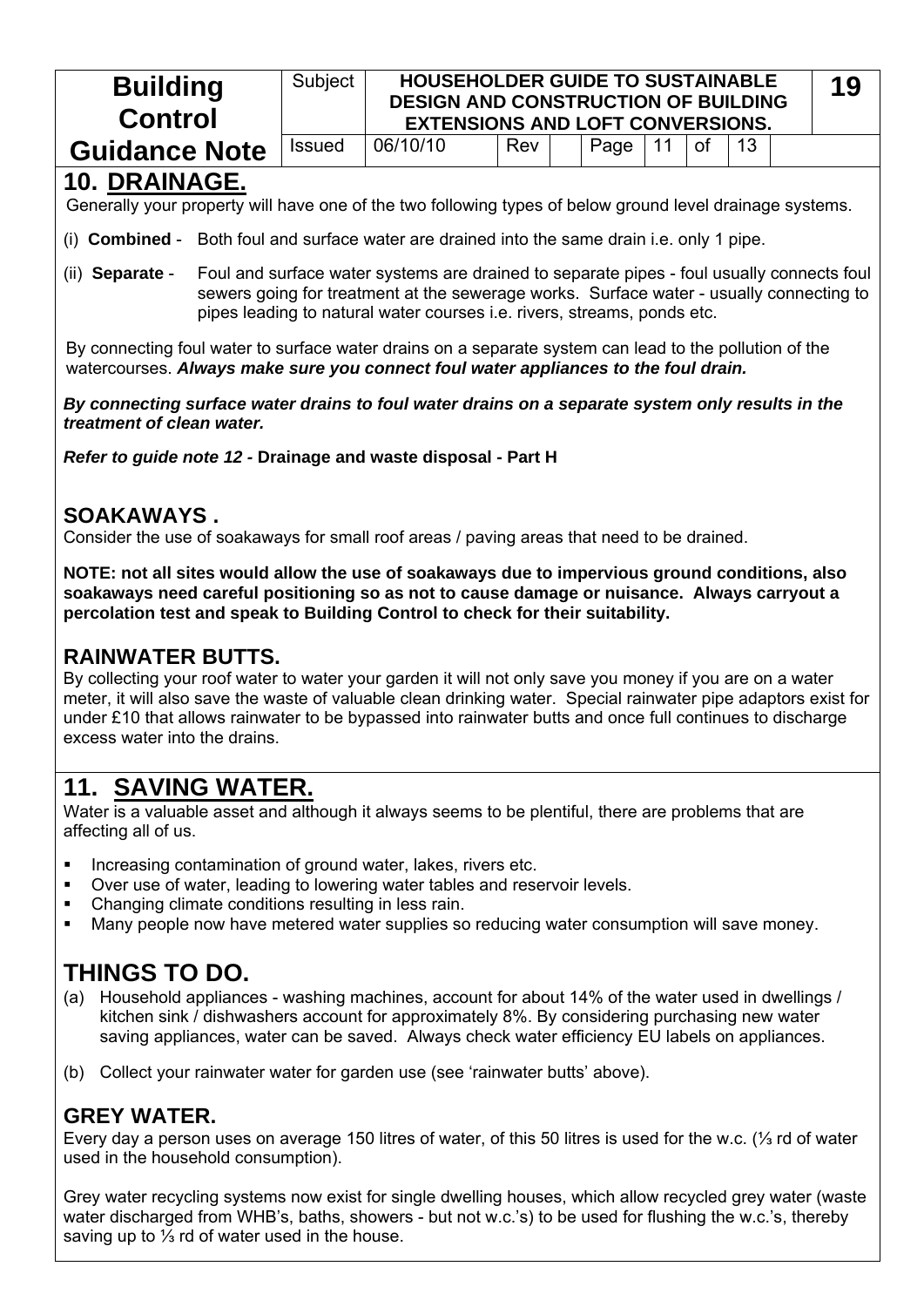| <b>Building</b><br><b>Control</b> | Subject       | <b>HOUSEHOLDER GUIDE TO SUSTAINABLE</b><br><b>DESIGN AND CONSTRUCTION OF BUILDING</b><br><b>EXTENSIONS AND LOFT CONVERSIONS.</b> |     |      |                   |    |    | 19 |
|-----------------------------------|---------------|----------------------------------------------------------------------------------------------------------------------------------|-----|------|-------------------|----|----|----|
| <b>Guidance Note</b>              | <b>Issued</b> | 06/10/10                                                                                                                         | Rev | Page | $12 \overline{ }$ | 0f | 13 |    |

### **W.C. CISTERNS.**

W.C. cisterns dams can be fitted inside the cistern of older w.c.'s, which usually have a higher flushing water capacity than modern w.c.'s.

Many low cost products exist, are easy to fit and reduce the amount of cistern space, thereby reducing the amount of flushing water used. Payback is usually very quick if you are on a water meter, but consider the environmental impact of the water you can save.

Enquiry at your local plumbers merchants for the available products or with your local water supplier.

New cisterns are generally smaller and they may not be suitable for these dams as they may affect their flush performance. To save water with modern cisterns pick a dual flush action - 3 litres and a 6 litre flush as against a 9 litre flush.

Waterless w.c.'s do exist, for example composting or incinerating w.c.'s - although they may not be suitable for urban environment usage.

### **WASH HAND BASINS / BATHS / SHOWERS**

Wash hand basins - spray tap heads on basins save up to 80% of water and energy used against that of standard pillar tap.

Sensor and push taps can save water where taps may constantly be left on.

Showers use a ⅓ rd of water of a bath - BUT NOTE - power showers can use more water than a bath in less than 5 minutes.

*Remember always fix dripping taps - this could save as much as 90 litres a week.* 

## **12. MATERIALS.**

Always choose environmentally friendly materials to carryout your extensions or alterations.

## **WHAT MATERIALS TO USE TO MAKE AN ECOLOGICAL APPROACH?**

90% of the internal surface area of buildings may be covered with a synthetic petrochemical covering.

Studies have shown that the indoor environment can be up to 10 times more polluted than the external environment, yet we spend up to 80% of our lives inside.

Some of the simplest ways of reducing your impact on the environment is by using sustainable products when decorating your home, which will reduce this pollution.

Choose your materials carefully, so that they do not harm your health and health of the planet.

#### **Consider the following criteria when choosing:**

- **Clean or non-polluting.**
- **Healthy (to humans and domestic animals)**
- **Renewable**
- **Abundant**
- **Natural**
- **Recyclable**
- **Energy efficient**
- **Locally obtained**
- **Durable**
- **Design efficient**